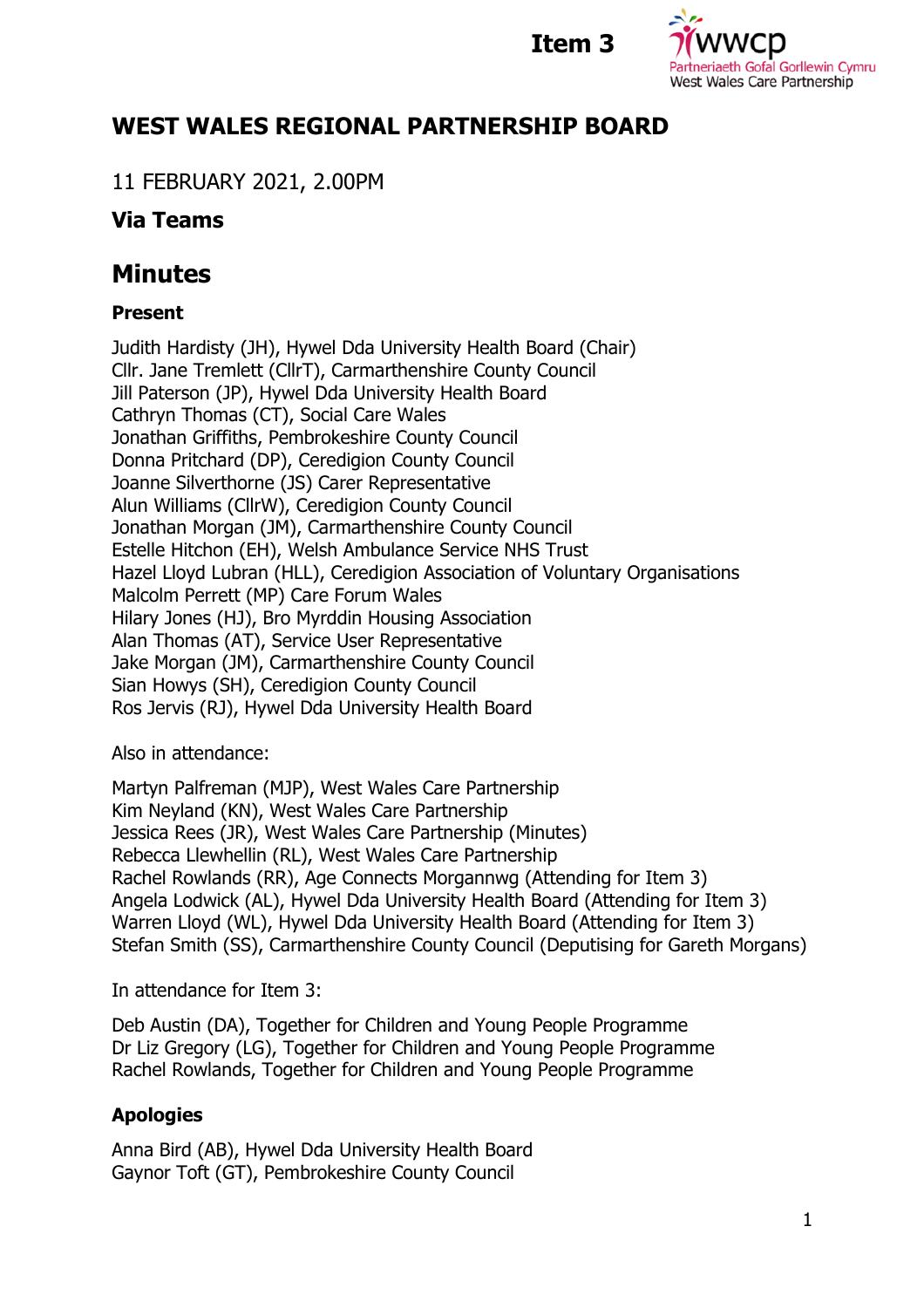James Tyler (JT), Service User Representative Karen Chandler (KC) Pembrokeshire People's First Cllr Tessa Hodgson, (CllrH), Pembrokeshire County Council Steve Moore (SM), Hywel Dda University Health Board Maria Battle (MB), Hywel Dda University Health Board Gareth Morgans (GM), Carmarthenshire County Council

#### **1. Chair's welcome**

The Chair welcomed attendees to the meeting.

#### **2. Apologies**

These were noted.

#### **3. Together for Children and Young People: Early Help and Enhanced Support Framework – Call for Early Adopters**

The Chair introduced and welcomed Liz Gregory, Rachel Rowlands and Deb Austin, members of the national Together for Children and Young People Team (TFCYP) team. They provided members with an overview of the programme, which comprised 3 workstreams, each of which had been developed through engagement with a young people's group, parents and carers group and a broader range of stakeholders.

The Early Help and Enhanced Support Framework – or NEST, was introduced by LG as the workstream Chair. The co-produced framework focused on 6 key areas of work, promoting a multi-agency approach to meeting children and young people's emotional and mental health needs, informed by the 'No Wrong Door' approach. The framework was being digitalised to provide an interactive tool for partners in developing the approach at regional level.

RR explained that RPBs would be invited to become early adopters of the framework in February and that RPBs would be selected in March. A meeting was scheduled for 3 March, to be attended by the Minister for Mental Health, Wellbeing and the Welsh Language and the Deputy Minister for Health and Social Services, to provide further information to RPB Chairs, Vice Chairs and leads. Members were advised of a series of 'self-assessment' questions/ readiness factors for RPBs to consider as a means of deciding whether to go for early adopter status.

Members welcomed the approach and noted the potential benefits of becoming an early adopter. The importance of establishing clear outcomes for the framework was raised and LG advised that work was underway on this with Values Based Healthcare colleagues. Given the wide scope of the framework, it was noted that Public Services Boards could also play a potentially vital role in implementation. It was further noted that non-specialist services would play a viral role in the framework. The impact of rare diseases on children and young people should also be considered.

RR confirmed that the readiness factors were not intended to be used as a basis for judgement of individual RPBS, but to assist boards in their decisions regarding the framework. There was scope for partnerships at different stages of the 'maturity scale' to get involved as early adopters.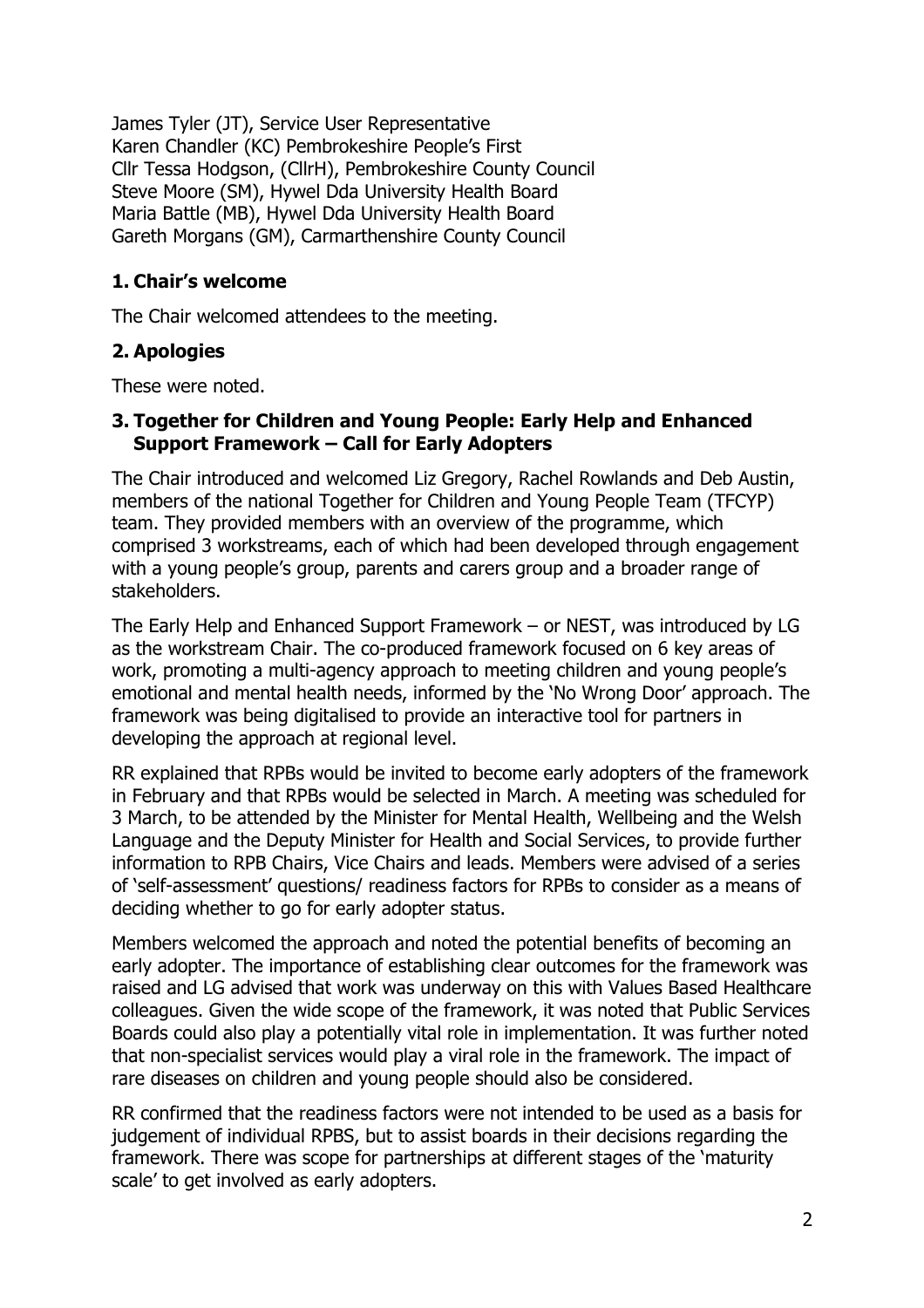It was agreed that the RPB would support the principle of becoming an early adopter and the regional children and young people's group mandated to consider the implications further and confirm the regional position with Welsh Government by the end of February.

The Chair thanked T2CYP colleagues for their attendance and the information they had provided.

#### **4. West Wales Integrated Winter Plan 2020-21: Update**

JP provided an update on the Integrated Winter Plan, which had been approved by the RPB at the meeting in October. Members were asked to note progress and take account of the following:

- Currently projected spend indicated significant slippage at year end. This was across the different funding streams. In respect of the D2RA funding, for which the RPB had direct oversight, the anticipated slippage was currently £259K. As with other elements of the plan, contributory factors included delays or nondelivery of approved schemes due to staffing/ workforce shortages because of the pandemic and in some cases, the inability to implement step-down provision due to embargoes in certain care homes.
- Regular monitoring of spend and delivery was carried out through a multi-agency steering group which continued to meet on a fortnightly basis. Slippage proposals were taken through this group and those agreed in principle were then signed off by the Integrated Executive Group (IEG) in the case of D2RA-funded projects and via internal UHB governance for other schemes. This process was expected to be complete by mid-February with the aim of maximising spend by approving slippage proposals that did not rely on personnel to deliver (for example equipment and digital solutions.
- The group also provided a mechanism for capturing learning and assessing the relative success of schemes. Learning was also being fed into a national task group looking at Discharge to Recover and Assess pathways and future development thereof, on which the region was represented. Learning would be fed into winter planning in future years, which would effectively need to begin at the end of the delivery period for this year's plan.

HLL suggested there would be potential value in undertaking a more detailed analysis of successful schemes and learning points to a future meeting. She also suggested there would be value in the third sector being involved in the development and delivery of the Winter Plan. MJP advised that the third sector had been invited to be part of the steering group and that opportunities for greater involvement would be explored in the programmes would be explored moving forward.

It was further noted that work would be undertaken in conjunction with the Research, Innovation and Improvement Coordination Hub to map existing programmes within the region across all funding streams to identify links, improve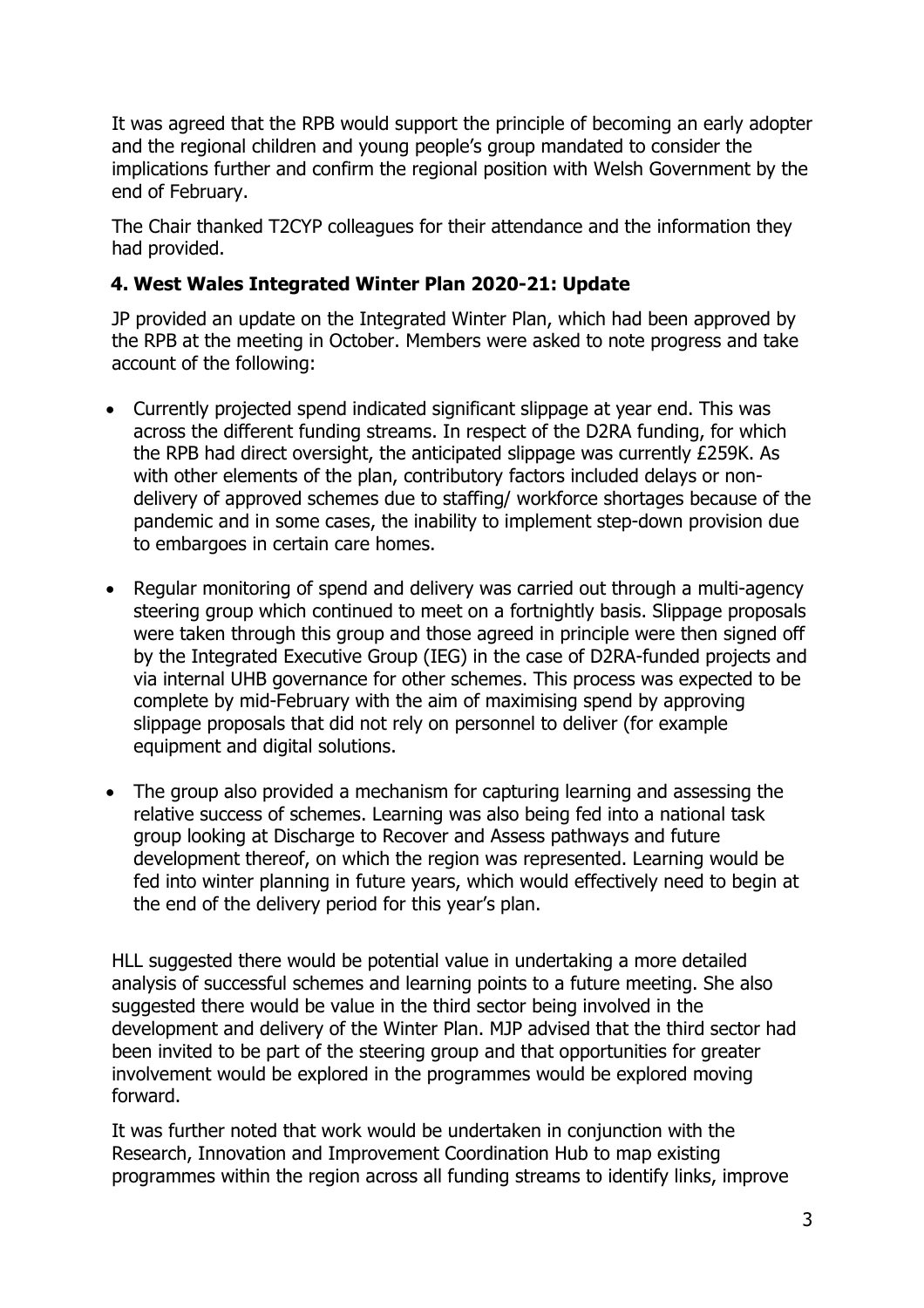alignment and collate impact information. Progress would be reported back to the RPB as the work progressed.

The RPB noted progress in delivery of the plan.

#### **5. Healthier West Wales (Transformation Fund): Update**

MJP advised that, following approval by the RPB at its October meeting of outline business plans for the Healthier West Wales programmes in 2021-22 and their submission to Welsh Government, the allocation of £6m to West Wales had been confirmed. The award was conditional on a number of Active Management Conditions which included submission of regular progress reports, development and delivery of an implementation plan addressing the recommendations of the KPMG evaluation and the RPB's compliance with further external evaluation requirements. Members were advised that the KPMG Action Plan had been circulated with the Board papers and that work had been undertaken on refining metrics for the programmes. The 'Connect to Wellbeing' App would be going live shortly and would provide a mechanism for capturing qualitative impact of the programmes alongside quantitative measures.

Partners were now working on the development of more detailed delivery plans, supported by indicative budgets within the overall £6m allocation. Welsh Government required these by mid-February. A meeting of senior managers from across partner agencies was scheduled for 12 February to agree the detail of business plans and the budgets.

Members were also advised of further allocations of £250K for the Research, Innovation and Improvement Hub, £60K for performance and evaluation capacity and £40K to support continuous engagement. Further information in relation to these would be brought to a future meeting.

CllrAW enquired regarding an apparent shortfall in funding for Programme 3 (Fast-Tracked, Consistent Integration) over the coming year and also raised concerns over the robustness and transparency of governance at regional level and stressed the need for clarity as to how budgetary and other decisions were being taken.

MJP confirmed that budget discussions were based on the indicative amounts contained in the business plans agreed in October. He further advised that current proposals increased the allocation to Programme 3 as a proportion of the overall allocation compared with previous years.

It was noted that over the past year, the pressures of the Covid-19 pandemic had led to the standing down of a number of regional groups as attention and capacity had been diverted to responding to the crisis. The IEG had recognised the need to address this and had committed to reinstating appropriate governance to provide clear accountability in the remaining year of funding. It was agreed that a paper detailing regional governance arrangements would be brought to the next meeting.

The RPB noted the report's contents and agreed to delegate the sign-off of costed delivery plans to IEG, enabling them to be submitted by the mid-February deadline.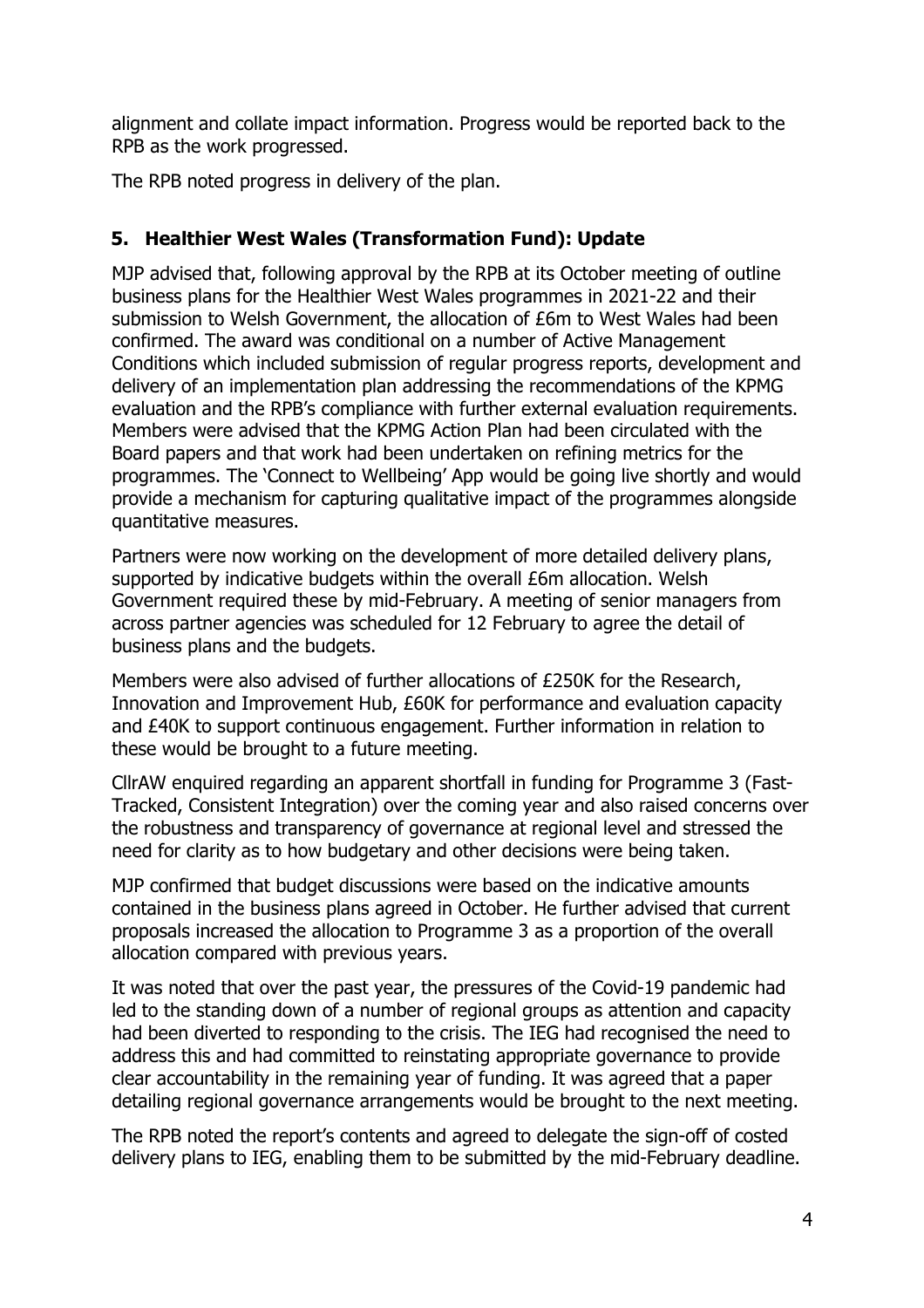### **6. Integrated Care Fund: Update**

KN advised that the Quarter 3 report on the 2020-21 Revenue Investment Plan had been submitted to Welsh Government and had been approved. Some issues remained regarding confirmation of spend and projection figures; these were being pursued and would be resolved during the final Quarter.

Welsh Government had confirmed Revenue and Capital allocations for 2021-22. Partners were finalising the West Wales Revenue Investment Plan for 2021-22 and this would be brought to the March meeting for approval. In respect of 2021-22 the Board was asked to note that:

- Funding for the Welsh Community Care Information System (WCCIS) was being removed from the ICF and would be funded from an alternative source. The resulting £2m within the ICF programme nationally was being made available to support regions in developing Safe Accommodation for children with complex, high-end emotional and behavioural need, consistent with recommendations in the Children's Commissioner's 'No Wrong Door' report. RPBs had been invited to submit proposals via an open bidding process, with a decision on allocations expected by the end of the month.
- The Dementia programme was currently under review and external capacity was being commissioned to lead on this work and the development of a regional Dementia Strategy.
- An external evaluation of selected ICF projects in West Wales would be undertaken by OBell 3 consultants as part of a national evaluation programme

Addressing a query regarding the regional top-slice, MJP confirmed that this contributed to salary costs within the Regional Collaboration Unit, costs of financial coordination of the programme within Hywel Dda UHB and the delivery of 'enabling' programmes of work, for example in relation to commissioning.

Regarding Capital, KN advised that unlike in previous years, Welsh Government would not be permitting underspend to be 'programme managed' (effectively carried forward) into the coming year and there was therefore some pressure regarding maximising spend in the current year, in order to deploy as much of the current year's allocation and approximately £4m programme managed from previous years. The need for swift local decision making to accelerate projects was a challenge but all reasonable efforts were being taken. Considerable progress had been made and the £1.7m underspend projected currently was expected to be reduced considerably by the end of the year. A further update would be provided at the next meeting.

Significant underspend was indicated in relation to the carers' programme. KN advised that this was due in part to late invoicing and was being addressed through the West Wales Carers' Development Group. An updated position would be provided at the next meeting.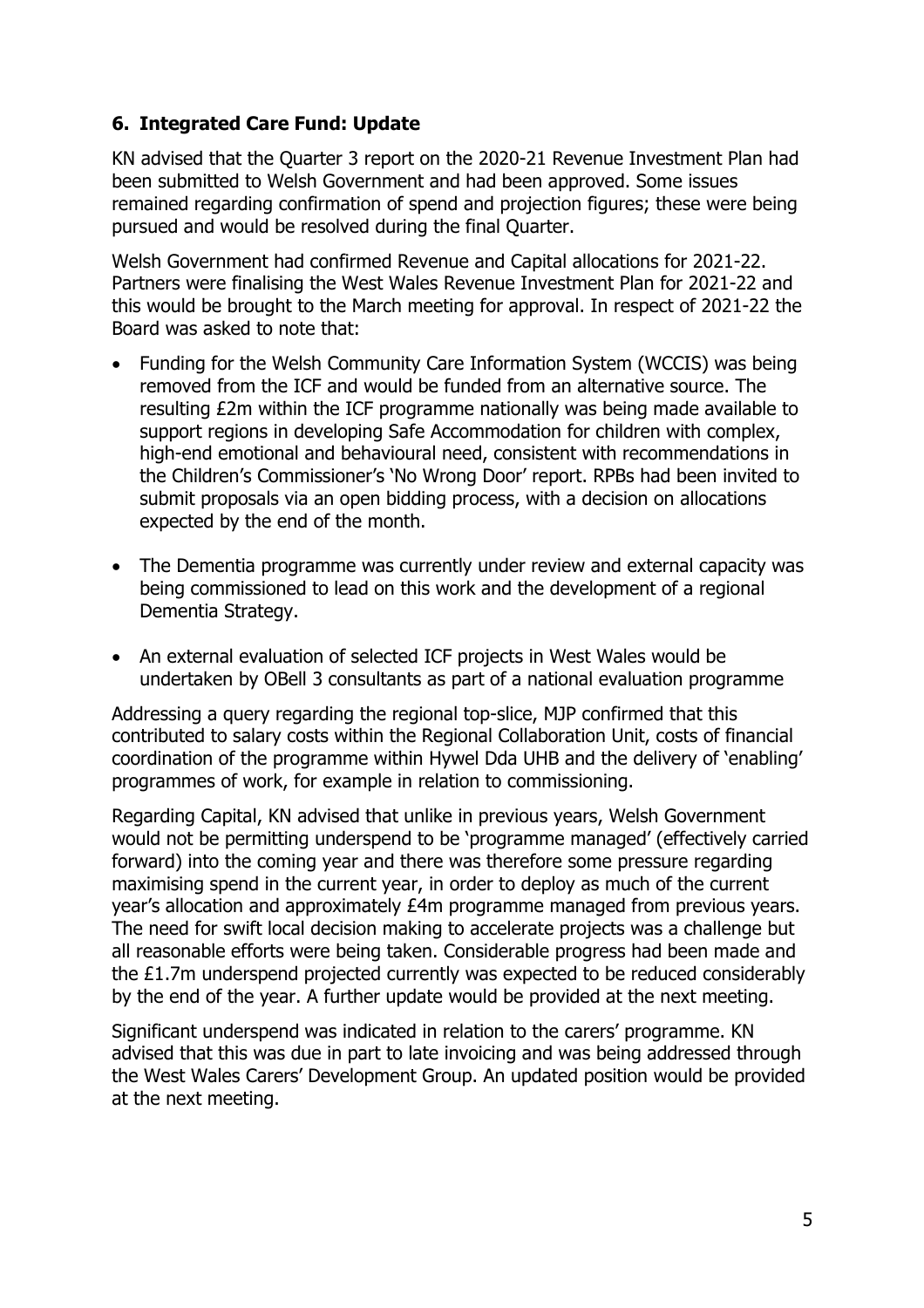Members noted the Quarter 3 return for 2020-21, Revenue and Capital allocations for 2021-22 and arrangements for development of Revenue and Capital Investment Plans.

### **7. White Paper 'Rebalancing Care and Support'**

MJP provided an overview of the White Paper 'Rebalancing Care and Support that welsh Government released for consultation on 12 January 2021, containing proposals to introduce new legislation to improve social care arrangements and strengthen partnership working thus achieving the vision set out in the Social Services and Well-being (Wales) Act 2014. A briefing had been provided for the Board, which highlighted the 3 main areas of focus set out within the White Paper, which were as follows:

- National commissioning frameworks for adults' and children's services,
- The creation of a national office for social care
- The strengthening of RPBs is set out within the White Paper.

Members were advised on the proposal for strengthening RPBs by making them corporate legal entities with the ability to employ staff, set priorities for regional commissioning and hold integrated budgets. Members felt that additional powers at regional level would need to be balanced against the need for continued local accountability. The potential impact of national commissioning frameworks on existing arrangements within the region would also need to be considered carefully. It was further noted that with the impending Senedd elections there was the potential for significant political change over the coming period.

There was support for a joint RPB response to the consultation, which would be submitted alongside individual responses by partner agencies. It would be important for the RPB response to be taken through individual agencies for agreement prior to submission. MJP advised that work was being progressed through the regional Commissioning Programme Group to develop a joint position in relation to the proposals specifically relating to commissioning. A similar approach was agreed in respect of the proposals for strengthening regional arrangements and members were asked for nominations of colleagues to join a task and finish group for this purpose. JM nominated Chris Harrison Avril Bracey for Carmarthenshire County Council.

Members noted that a draft response would be brought to the March meeting of the RPB.

#### **8. Minutes of meeting held on 29 October 2020 and actions**

These were approved as an accurate record of the meeting.

#### **9. Date of next meeting** 18 March 2021, 10AM, via Teams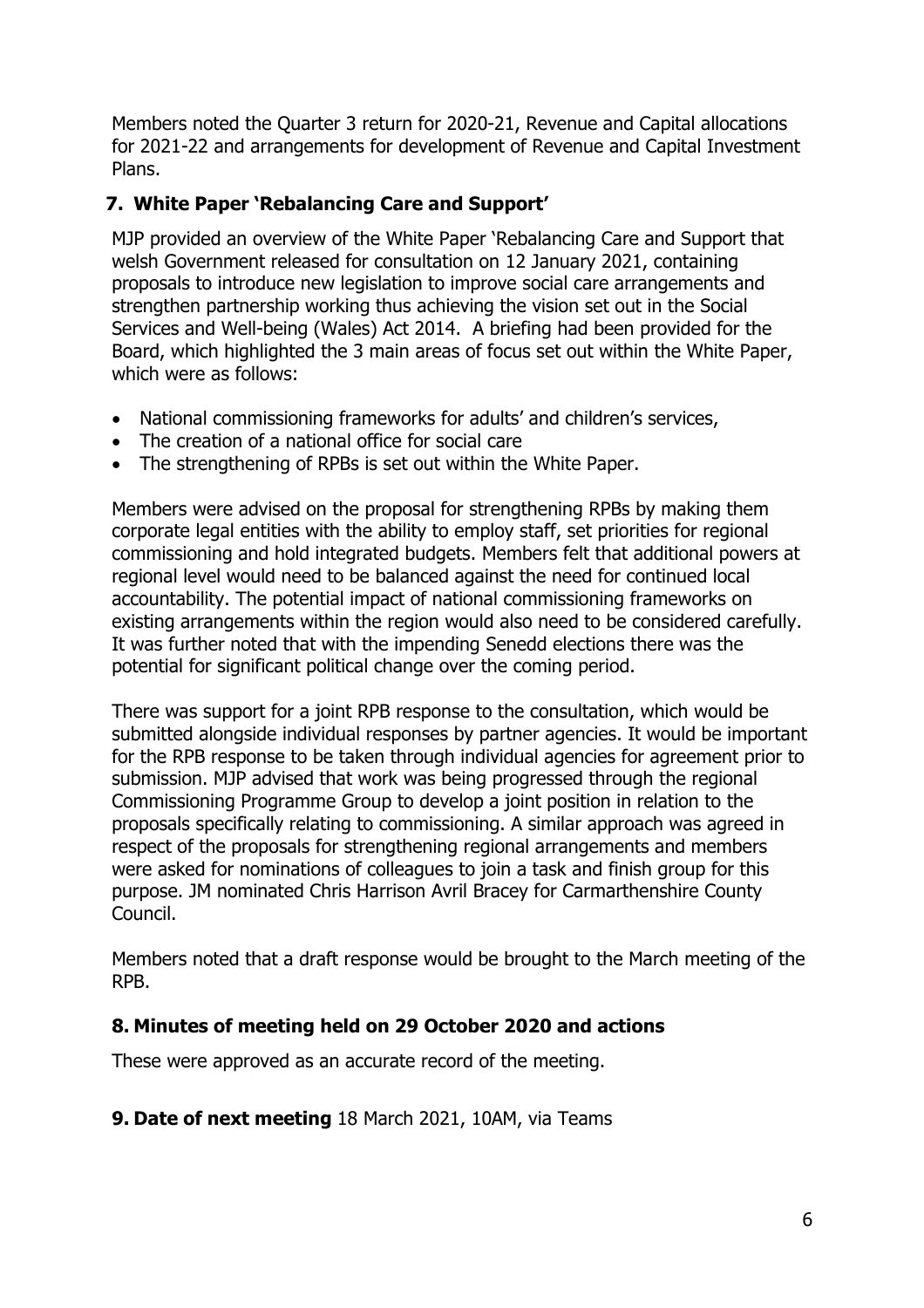## **10. Any Other Business**

AT informed members of the forthcoming Rare Disease Day on 28 February and advised that the Leader of Carmarthenshire County Council has agreed to light up County Hall to mark the event.